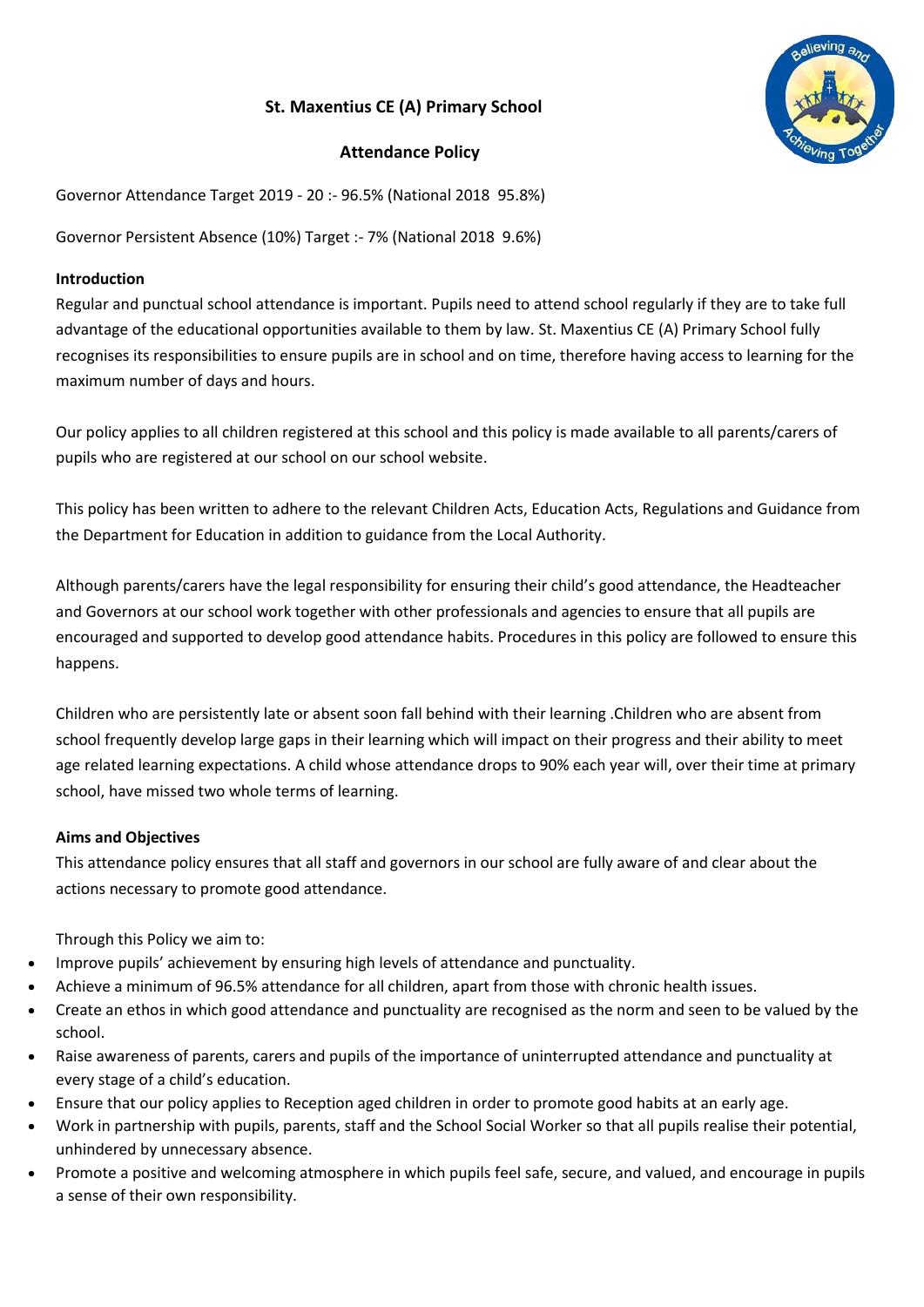- Establish a pattern of monitoring attendance and ensure consistency in recognising achievement and dealing with difficulties.
- Recognise the key role of all staff, but especially class teachers, in promoting good attendance.

We maintain and promote good attendance and punctuality through:

- Raising awareness of attendance and punctuality issues among all staff, parents and pupils.
- Ensuring that parents have an understanding of the responsibility placed on them for making sure their child attends regularly and punctually.
- Equipping children with the life skills needed to take responsibility for good school attendance and punctuality appropriate to the child's age and development.
- Maintaining effective means of communication with parents, pupils, staff and governors on school attendance matters.
- Developing and implementing procedures for identifying, reporting and reviewing cases of poor attendance and persistent lateness.
- Supporting pupils who have been experiencing any difficulties at home or at school which are preventing good attendance.
- Developing and implementing procedures to follow up non-attendance at school.

# **Definitions**

# **Authorised absence**

- An absence is classified as authorised when a child has been away from school for a legitimate reason and the school has received notification from a parent or carer. For example, if a child has been unwell and the parent telephones the school to explain the absence.
- Only the school can make an absence authorised. Parents do not have this authority. Consequently not all absences supported by parents will be classified as authorised.

# **Unauthorised absence**

- An absence is classified as unauthorised when a child is away from school without the permission of the school.
- Therefore the absence is unauthorised if a child is away from school without good reason, even with the support of a parent.

# **Procedures**

Our school will undertake to follow the following procedures to support good attendance:

- To maintain appropriate registration processes.
- To maintain appropriate attendance data.
- To communicate clearly the attendance procedures and expectations to all staff, governors, parents and pupils.
- To have consistent and systematic daily records which give detail of any absence and lateness.
- To follow up absences and persistent lateness if parents/carers have not communicated with the school.
- To inform parents/carers what constitutes authorised and unauthorised absence.
- To strongly discourage unnecessary absence through holidays taken during term time.
- To work with parents to improve individual pupils attendance and punctuality
- To refer to the School Social Worker any child whose attendance causes concern and where parents/carers have not responded to school initiatives to improve.
- To refer to the Local Authority and begin the Early Help Process for any pupils where there are concerns regarding homelessness and to refer to children's social care if deemed necessary
- To refer to the Local Authority
- To report attendance statistics to Bolton LA and the DfE where requested.
- All staff should be aware that they must raise any attendance or punctuality concerns to the Headteacher

# **Responsibilities**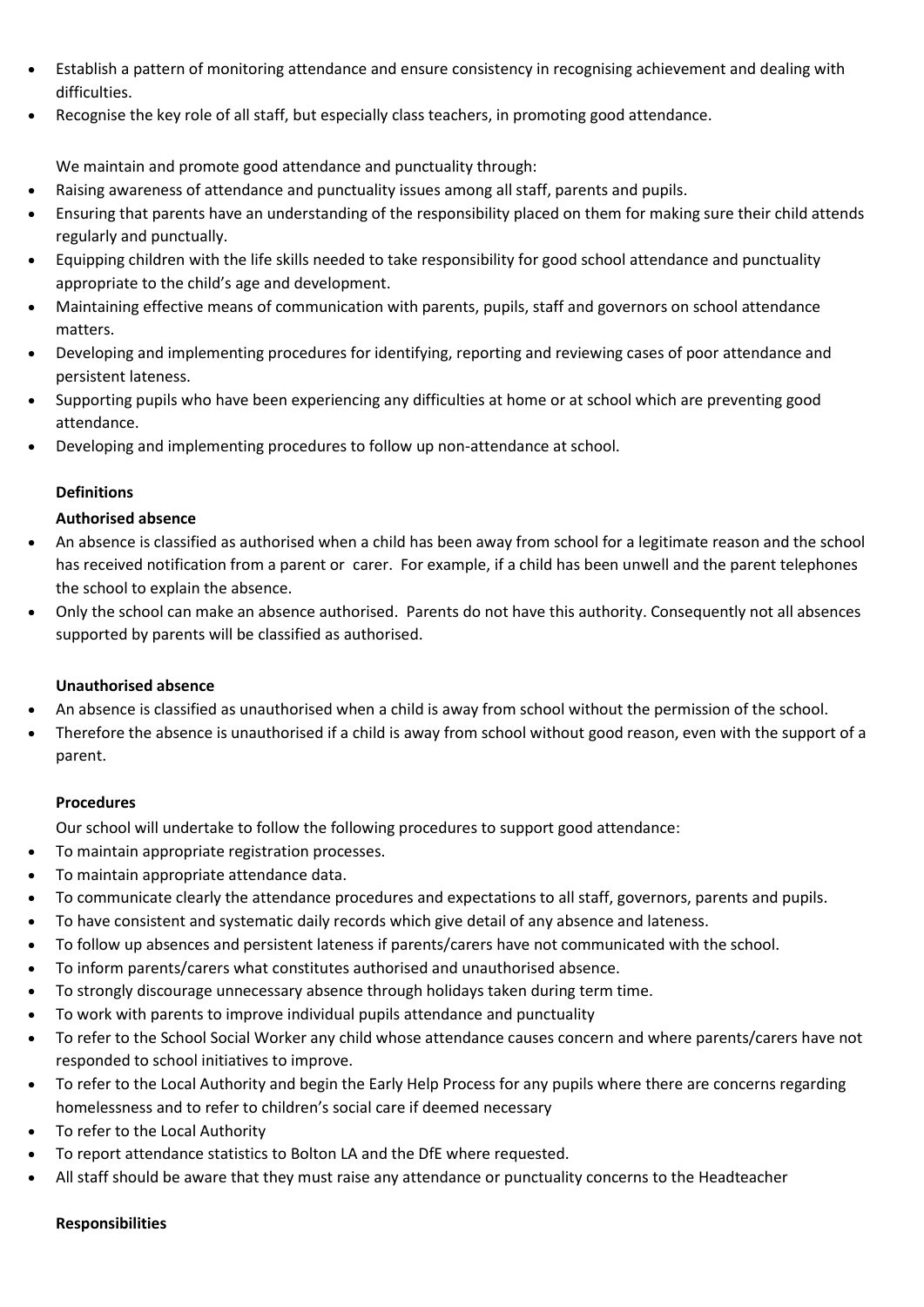All members of school staff have a responsibility for identifying trends in attendance and punctuality. The following includes a more specific list of the kinds of responsibilities which individuals might have.

# **Class teacher**

Class teachers are responsible for:

- Keeping an overview of class and individual attendance looking particularly for either poor overall attendance, anomalies in patterns of attendance and/ or unusual explanations for attendance offered by children and their parents/ carers
- Informing the Headteacher where there are concerns and acting upon them
- Providing background information to support referrals
- Monitoring follow-up once actions have been taken to correct attendance concerns
- Emphasising with their class the importance of good attendance and promptness
- Following up absences with immediate requests for explanation which should be noted inside the register
- Discussing attendance issues at consultation evenings where necessary
- Ensuring that children are not admitted into the classroom via the fire doors after 9.05 am

# **Headteacher**

The Headteacher is responsible for:

- Overall monitoring of school attendance
- Trends in authorised and unauthorised absence
- Monitoring individual attendance where concerns have been raised
- Making referrals to the School Social Worker
- Providing background information to inform discussion with the School Social Worker
- Liaising with other professionals to determine potential sources of difficulties and reasons for absence.
- Acting as Lead Professional in Child Action Meetings where poor attendance leads to meetings involving other agencies

# **School Social Worker**

- Contacting families where concerns are raised about absence including arranging meetings to discuss attendance issues
- Visiting the parents of pupils with poor attendance or poor punctuality
- Liaising between parents and school
- Providing written reports to the school

# **Administration staff**

Staff in the School Office are responsible for:

- Collating and recording registration and attendance information.
- Taking and recording messages from parents regarding absence
- Ensuring the Absence/Late Book is completed
- Contacting parents of absent children where no contact has been made.
- Recording details of children who arrive late or go home
- Keeping an overview of class and individual attendance looking particularly for either poor overall attendance, anomalies in patterns of attendance and/ or unusual explanations for attendance offered by children and their parents/ carers and reporting concerns to the Headteacher
- Sending out standard letters regarding attendance

# **Site Supervisor**

Site Supervisor is responsible for :

Ensuring that the gates are locked at 8.55am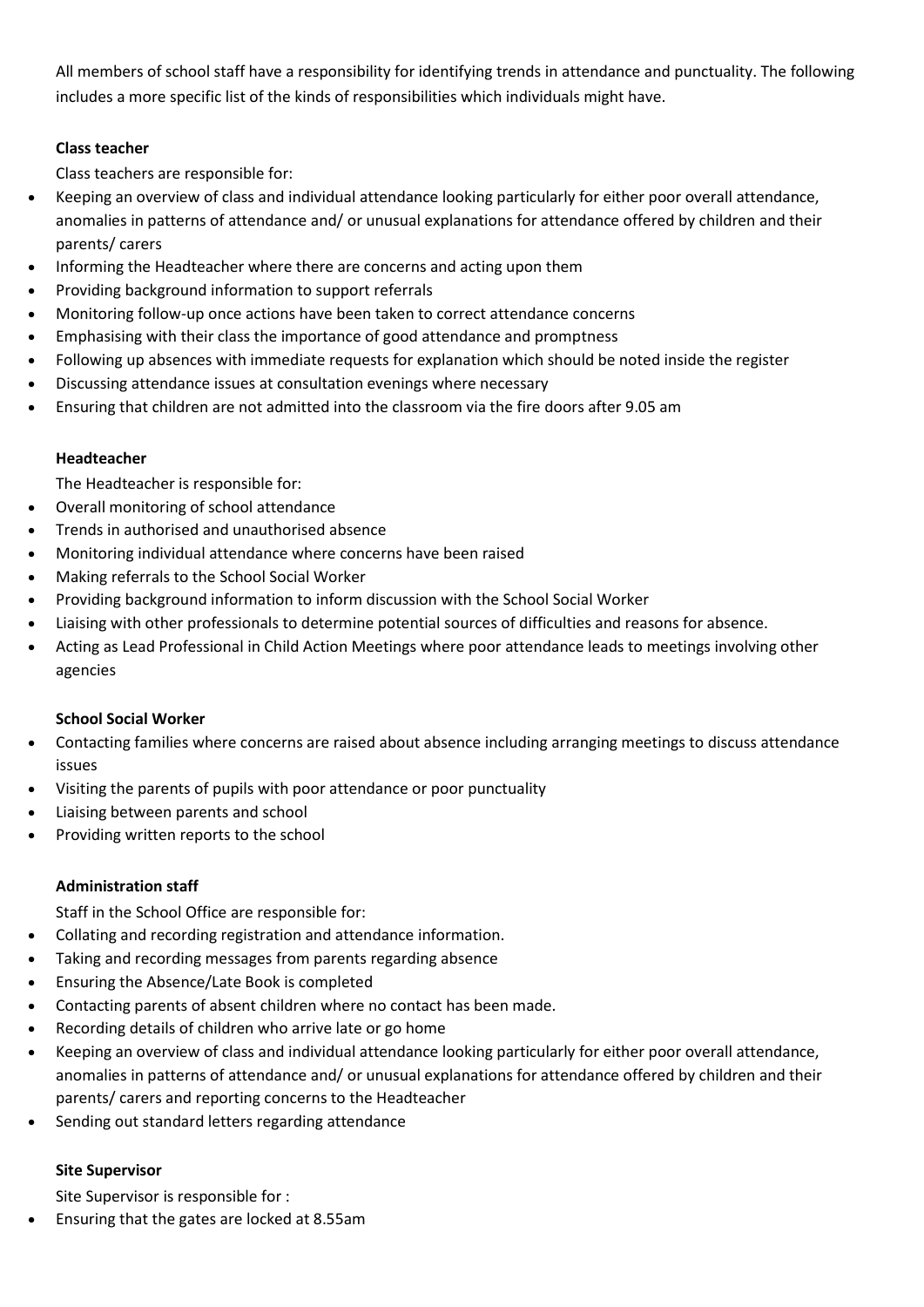#### **Parents**

Parents/Carers are responsible for:

- Ensuring that their child attends school regularly and punctually unless prevented from doing so by illness or attendance at a medical appointment.
- Contacting the school office on the first morning of absence.
- Informing the school in advance of any medical appointments in school time. For the absence to be recorded as a medical absence we do require evidence from the doctor or dentist. (Appointment card/letter)
- Making requests for authorised absence in term time, only if absolutely necessary as these are not automatically authorised.
- Talking to the school as soon as possible about any child's reluctance to come to school so that problems can be quickly identified and dealt with.

#### **Registration**

All the school doors open at 8.45 until 8.55 am. This time is sufficient for all pupils to come into their classroom.

Each class teacher has the responsibility for keeping an accurate record of attendance. Any pupil who is absent must be recorded at the beginning of the morning and afternoon session. The attendance register must be completed by the class teacher by 9.05 am and by 1.20pm. (Attendance code / and \ for pupils who are present) These registers are then returned to the school office.

All attendance records are documented using SIMs software, which is supported by the Local Authority. Attendance registers are legal documents and these must be kept secure and preserved for a period of three years after the date they were last used.

#### **Lateness**

Once the doors are closed at 8.55am the only way to get into school is via the school office. Any pupil who comes into school this way from 8.55am will be marked as late in the attendance record. Records are kept of those pupils who are late, this is documented on the electronic register for each pupil (Attendance code L). Any child who arrives for school later than 9.20 will be marked as having an unauthorised absence for the morning. (Attendance code U).

Children who have attended a dentist or doctor's appointment and subsequently come to school later than 9.05am will have the absence recorded as a medical absence (Attendance code M). Children who have attended a dentist or doctor's appointment and arrive at school before 12.15pm will have their attendance code changed to /.

Children who are persistently late miss a significant amount of learning, often the most important aspect, as the beginning of the day is where the teacher explains the learning and what each child is expected to achieve.

Where there have been persistent incidents of lateness parents/carers will receive a letter advising them of the concerns and the school will provide opportunities for parents/carers to seek support and advice to address these issues.

#### **ABSENCES**

Parents/carers should contact the school on the first day of their child's absence. When parents/carers notify us of their child's absence it is important that they provide us with details of the reason for their absence.

All absences are recorded as either authorised or unauthorised absences on the computer. It is important that we receive accurate information from parents with reasons for the child's absence. This information is used to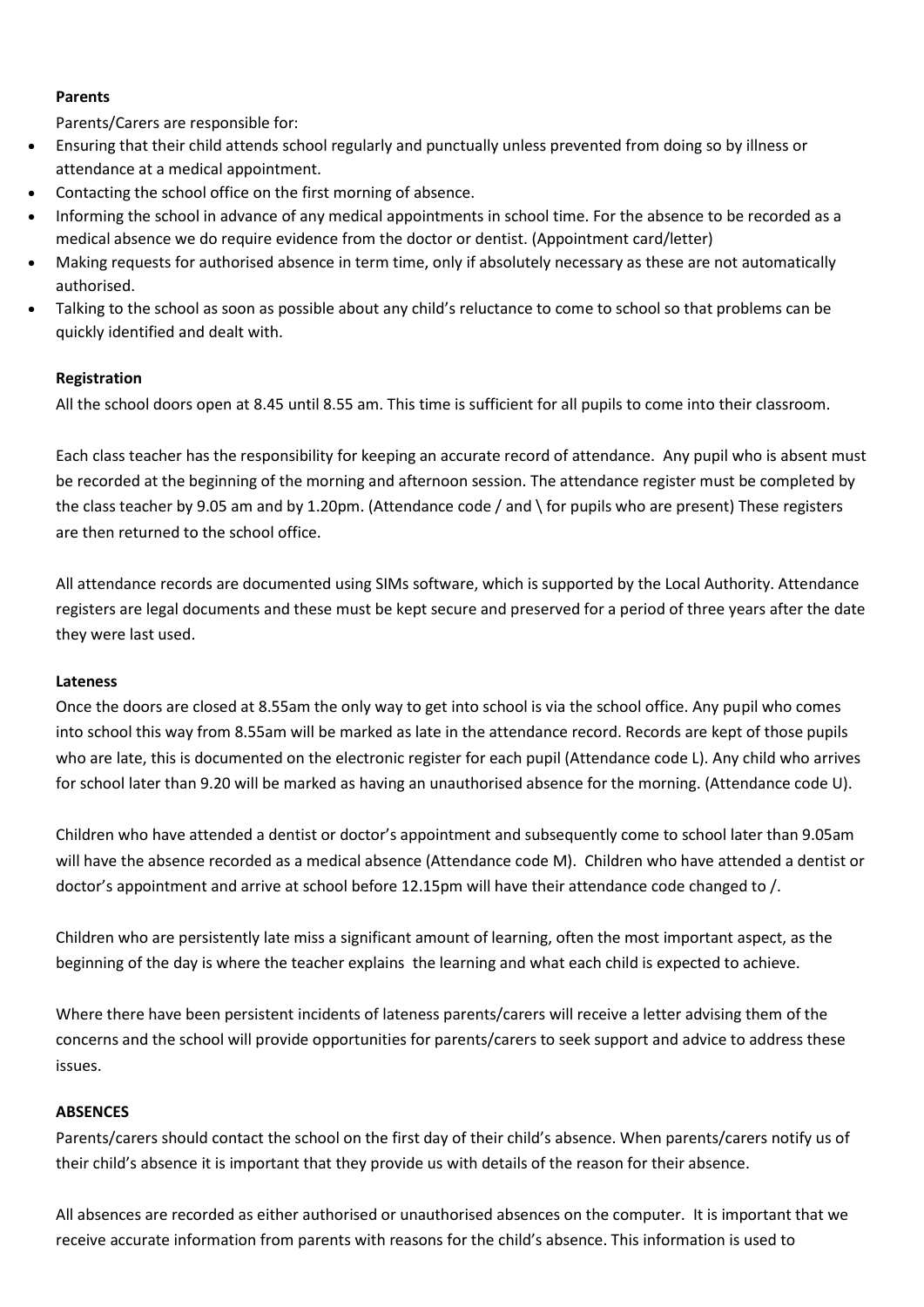determine whether the absence is authorised or unauthorised. The Headteacher has the responsibility to determine whether absences are authorised or unauthorised.

Where we have not received reasons for a child's absence then we send a letter requesting these details to parents/carers to complete. If this letter is not completed and returned by the specified date then the absence will be recorded as an unauthorised absence (Attendance Code O)

#### **First Day Contact**

Where a child is absent from school and we have not received any verbal or written communication from the parent, then we initiate a first day contact process. Office staff check all of the registers from 9.00am to 10am on a daily basis, to identify those pupils who are absent. There are occasions when we are unaware why the child is absent and we will contact the parent to check the reasons for the child's absence.

#### **Illness**

When children have an illness that means they will be away from school long term, the school will do all it can to send material home, so that they can keep up with their school work.

If the absence is likely to continue for an extended period, or be a repetitive absence, the school will contact the support services to see if arrangements can be made for the child to be given some home tuition outside school.

Where, over the course of an academic year, a child has repeated periods of illness, the school will write to parents to ask them to provide medical evidence for each future period of illness related absence. This evidence could be a Doctor's note, appointment card or copy of a prescription. We may seek written permission from you for the school to make their own enquiries. We will request an independent medical assessment where repeated illnesses cause attendance to drop below 85%.

# **Parental Request for Absence from School for Holiday**

With effect from September 2013 the government abolished the right of headteachers to authorise absence specifically for holidays of up to 10 days per year if special circumstances exist. Instead, headteachers will only be allowed to grant leave of absence for any reason if they are satisfied exceptional circumstances exist.

#### **Addressing Attendance Concerns**

The school expects attendance of at least 95%, however, the governor target is stated at the beginning of this policy.

It is important for children to establish good attendance habits early on in their primary school career. It is the responsibility of the Headteacher and the governors to support good attendance and to identify and address attendance concerns promptly. In primary school we rely upon parents to ensure their child attends school regularly and punctually and therefore where there are concerns regarding attendance parents are always informed of our concerns. Initially concerns about attendance are raised with parents via letters which are sent home. There will be opportunities for the parent/carer to discuss reasons for absence and support to be given by the school with the aim to improve attendance. Where a child's attendance record does not improve over a period of time then the school has a responsibility to make a referral to the LA.

The LA will issue penalty notices to parents where there has been a referral to LA from the school as part of the school's processes to address poor attendance patterns.